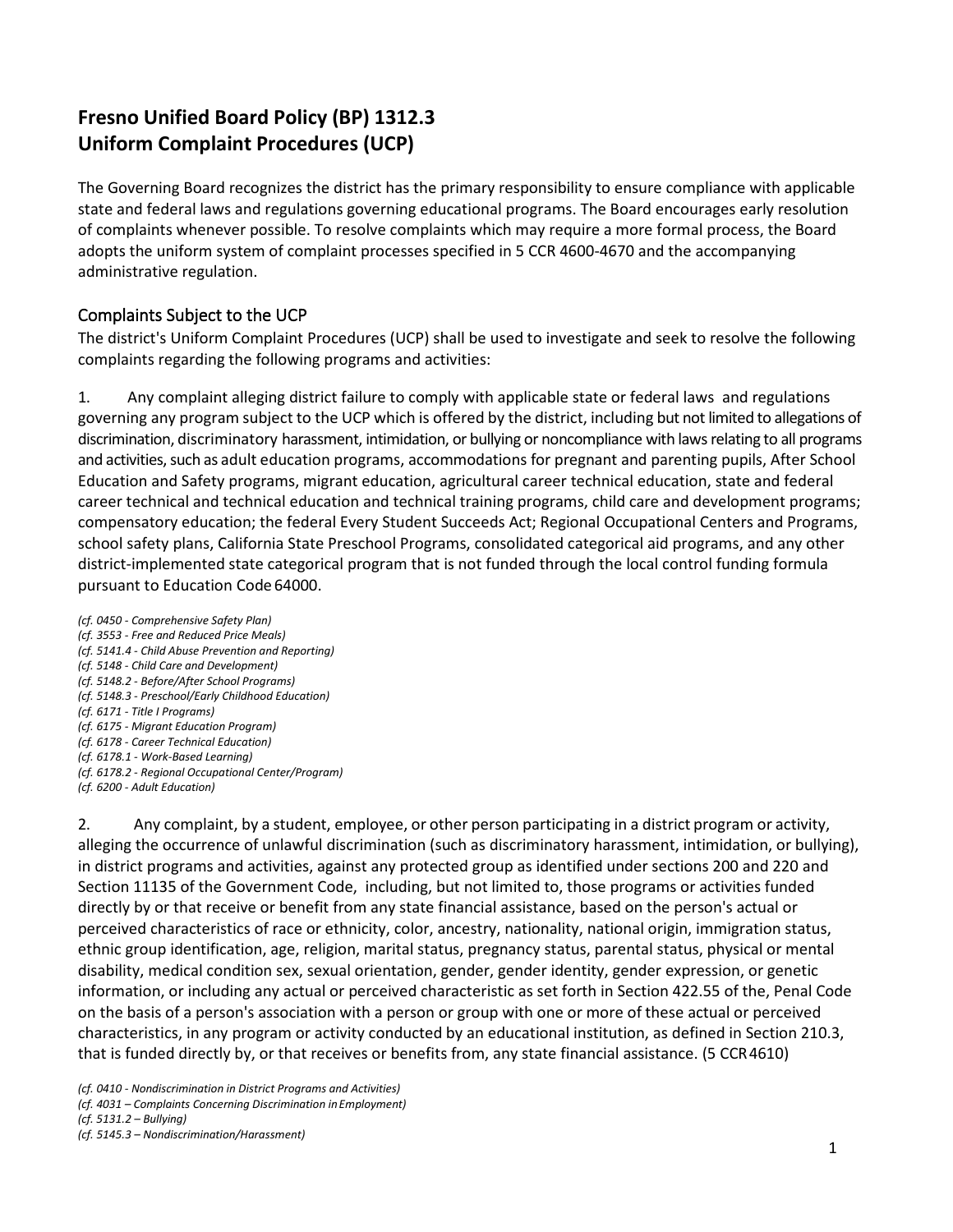3. Any complaint alleging district noncompliance with the requirement to provide reasonable accommodations to a lactating student on school campus to express breast milk, breastfeed an infant child, or address other breastfeeding-related needs of the student (Education Code 222)

### *(cf. 5146 - Married*/*Pregnant/Parenting Students)*

4. Any complaint alleging district noncompliance with requirementsto provide a pregnant or parenting student the accommodations specified in Education Code 46015, including those related to the provision of parental leave, right of return to the school of previous enrollment or to an alternative education program, if desired, and possible enrollment in school for a fifth year of instruction to enable the student to complete state and Board-imposed graduation requirements (Education Code 46015)

*(cf. 5146 – Married/Pregnant/Parenting Students)*

5. Any complaint alleging district noncompliance with the prohibition against requiring students to pay pupil fees, deposits, or other charges for participation in educational activities (5 CCR 4610; Education Code 49010- 49013)

## *(cf. 3260 - Fees and Charges)*

6. Any complaint alleging district noncompliance with applicable requirements of Education Code 52060- 52077 related to the implementation of the local control and accountability plan (LCAP), including the development of a local control funding formula budget overview for parents/guardians (Education Code 52075)

*(cf. 0460 - Local Control and Accountability Plan) (cf. 3100 – Budget)*

7. Any complaint alleging noncompliance with requirements related to the development of a school plan for student achievement or the establishment of a school site council, as required for the consolidated application for specified federal and/or state categorical funding (Education Code 64000-64001,65000- 65001)

*(cf. 0420 - School Plans/Site Councils)*

8. Educational and graduation requirements for pupils in foster care, pupils who are homeless, pupils from military families and pupils formerly in Juvenile Court now enrolled in a school district (Education Code 48645.7, 48853, 48853.5, 49069.5, 51225.1,51225.2)

*(cf. 6173 - Education for Homeless Children) (cf. 6173.1 - Education for Foster Youth) (cf. 6173.2 - Education of Children of Military Families) (cf. 6173.3 - Education for Juvenile Court School Students)*

9. Any complaint by or on behalf of a student who transfers into the district after the second year of high school and is a homeless child or youth as defined in 42 USC 11434a, a former juvenile court school student currently enrolled in the district, a child of a military family as defined in Education Code 49701, or a migrant student as defined in Education Code 54441, or by or on behalf of an immigrant student participating in a newcomer program as defined in Education Code 51225.2 in the third or fourth year of high school, alleging district noncompliance with any requirement applicable to the student regarding the grant of an exemption from Board-imposed graduation requirements (Education Code 51225.1)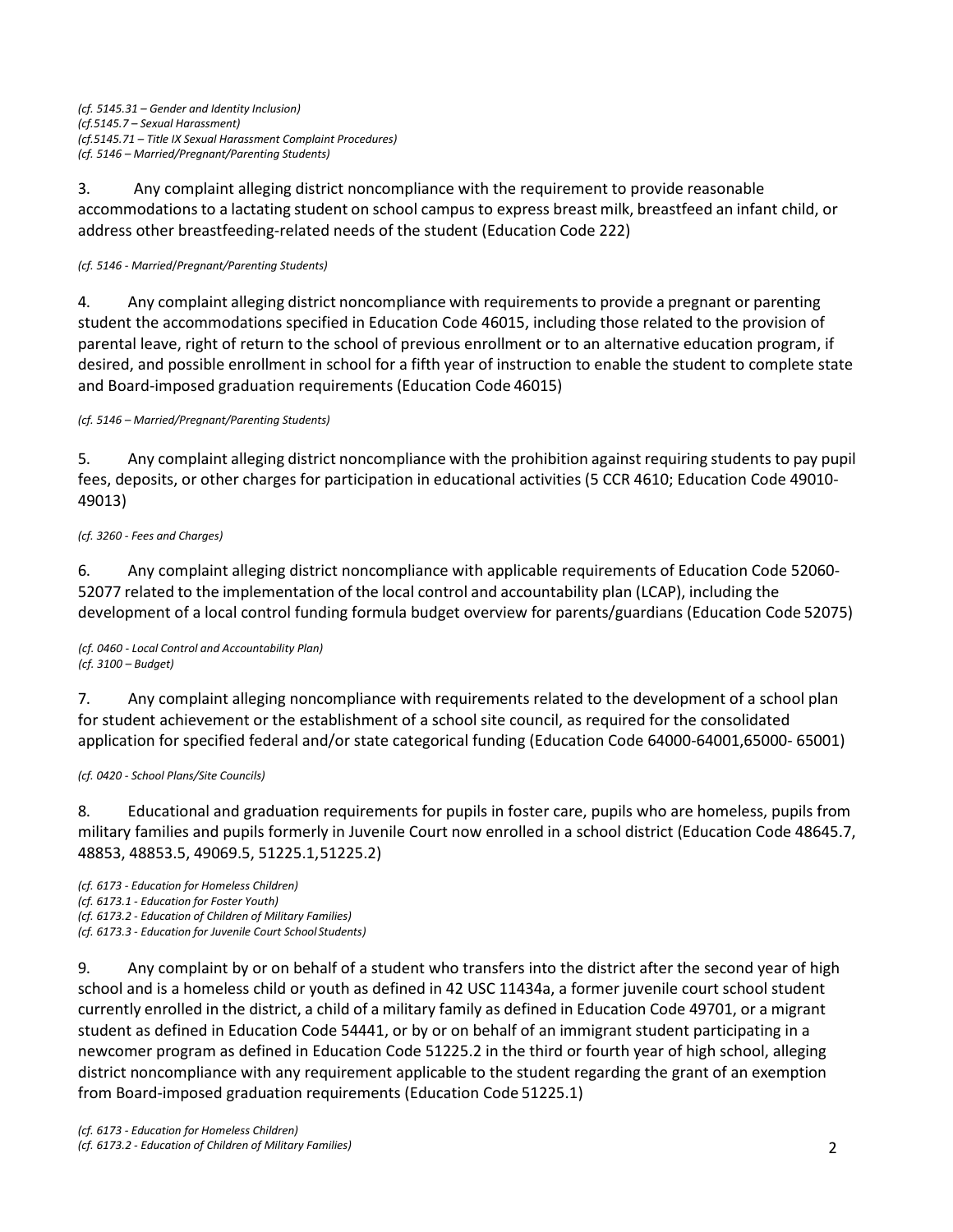#### *(cf. 6173.3 - Education for Juvenile Court SchoolStudents)*

10. Any complaint, by or on behalf of a homeless child or youth as defined in 42 USC 11434a, a former juvenile court school student, a child of a military family as defined in Education Code 49701, a migrant child as defined in Education Code 54441, or a newly arrived immigrant student who is participating in a newcomer program as defined in Education Code 51225.2, alleging district noncompliance with requirements for the award of credit for coursework satisfactorily completed in another school, district, or country (Education Code 51225.1, 51225.2)

### *(cf. 6173 - Education for Homeless Children)*

11. Any complaint alleging district noncompliance with the requirements of Education Code 51228.1 and 51228.2 that prohibit the assignment of a student in grades 9-12 to course periods without educational content for more than one week in any semester or to a course the student has previously satisfactorily completed, without meeting specified conditions (EducationCode 51228.1-51228.3)

### *(cf. 6152 - Class Assignment)*

12. Any complaint alleging district noncompliance with the physical education instructional minutes requirement for students in elementary school (Education Code 51210,51222,51223)

### *(cf. 6142.7 - Physical Education and Activity)*

13. Complaints regarding the noncompliance of a license-exempt California State Preschool Program (CSPP) with State Preschool Health and Safety issues in districts exempt from licensing standards specified in Health and Safety Code 1596.7925 and related state regulations (Education Code 8235-8239.1; Health and Safety Code 1596.7925)

14. Any complaint alleging retaliation against a complainant or other participant in the complaint process or anyone who has acted to uncover or report a violation subject to thispolicy

15. Any other state or federal educational program the Superintendent of Public Instruction or designee deems appropriate

The Board recognizes that alternative dispute resolution (ADR) can, depending on the nature of the allegations, offer a process for resolving a complaint in a manner that is acceptable to all parties. An ADR process such as mediation may be offered to resolve complaints that involve more than one student and no adult. However, mediation shall not be offered or used to resolve any complaint involving sexual assault or where there is a reasonable risk that a party to the mediation would feel compelled to participate. The Superintendent or designee shall ensure that the use of ADR is consistent with state and federal laws and regulations.

The Board acknowledges and respects every individual's right to privacy. The district shall ensure that complainants are protected from retaliation. In investigating complaints, the confidentiality of the parties involved shall be protected as required by law. For any complaint alleging retaliation or unlawful discrimination (such as discriminatory harassment, intimidation, or bullying), the Superintendent or designee shall keep the identity of the complainant, and/or the subject of the complaint if their different from the complainant, confidential when appropriate and as long as the integrity of the complaint process is maintained.

*(cf. 4119.23/4219.23/4319.23 - Unauthorized Release of Confidential/Privileged Information)* 

*(cf. 5125 - Student Records)*

*(cf. 9011 - Disclosure of Confidential/Privileged Information)*

Complainants have the right to pursue civil law remedies under state or federal discrimination, harassment,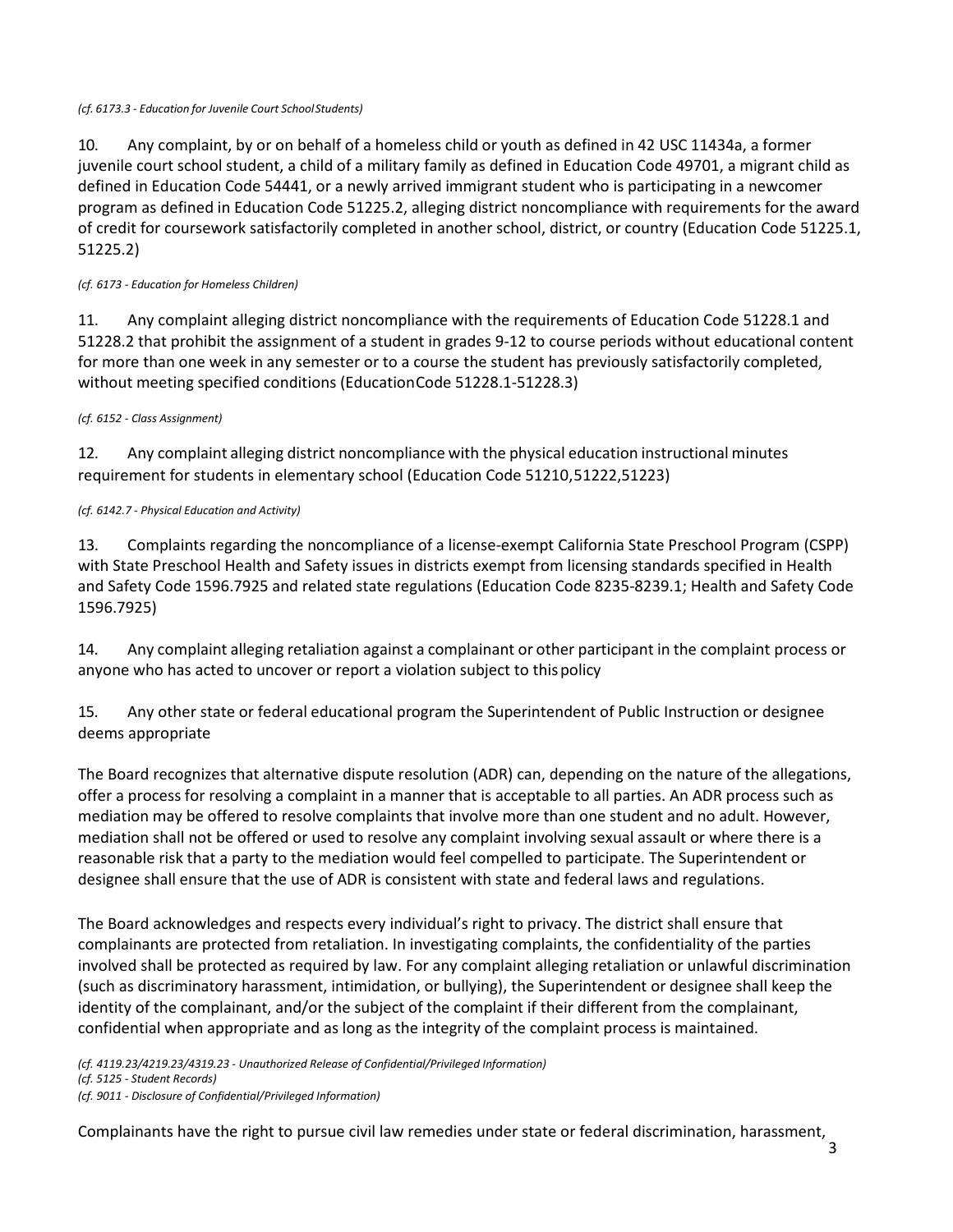intimidation or bullying laws.

The district will ensure annual dissemination of a written notice of the complaint procedures to students, employees, parents or guardians of the students, school and district advisory committees, appropriate private school officials or representatives, and other interested parties that includes information regarding allegations about discrimination, harassment, intimidation, or bullying. The UCP Annual Notice will be provided in writing to all six required groups each year and will include information on how to appeal to the California Department of Education (CDE).

A copy of this UCP complaint policies and procedures document shall be available free of charge and is available on the district's website.

When an allegation that is not subject to the UCP is included in a UCP complaint, the district shall refer the non-UCP allegation to the appropriate staff or agency and shall investigate and, if appropriate, resolve the UCP related allegation(s) through the district's UCP.

The Superintendent or designee shall provide training to district staff to ensure awareness and knowledge of current law and related requirements related to UCP, including the steps and timelines specified in this policy and the accompanying administrative regulation.

*(cf. 4131 - Staff Development) (cf. 4231 - Staff Development) (cf. 4331 - Staff Development)*

The Superintendent or designee shall maintain record of each UCP complaint and subsequent related actions, including steps taken during the investigations and all information required for compliance with 5 CCR 4631 and 4633.

*(cf. 3580 - District Records)*

## Non-UCP Complaints

The following complaints shall not be subject to the district's UCP but shall be referred to the specified agency for appropriate resolution: (5 CCR 4611)

1. Any complaint alleging child abuse or neglect shall be referred to the County Department of Social Services Protective Services Division and the appropriate law enforcementagency. (5 CCR 4611)

*(cf. 5141.4 - Child Abuse Prevention and Reporting)*

2. Any complaint alleging health and safety violations by a child development program shall, for licensed facilities, be referred to Department of Social Services. (5 CCR 4611)

3. Anycomplaintallegingthatastudent,whileinaneducationprogramoractivityinwhichthedistrictexercises substantial control overthe context and respondent, wassubjected to sexual harassment as defined in 34 CFR 106.30 shall be addressed through the federal Title IX complaint procedures adopted pursuant to 34 CFR 106.44- 106.45,asspecifiedinAR5145.71-TitleIXSexualHarassmentComplaintProcedures.

4. Any complaint alleging employment discrimination or harassment shall be investigated and resolved by the district in accordance with the procedures specified in AR 4030 - Nondiscrimination in Employment, including the right to file the complaint with the California Department of Fair Employment and Housing.

 $\frac{1}{4}$ 5. Any complaint alleging a violation of a state or federal law or regulation related to special education, a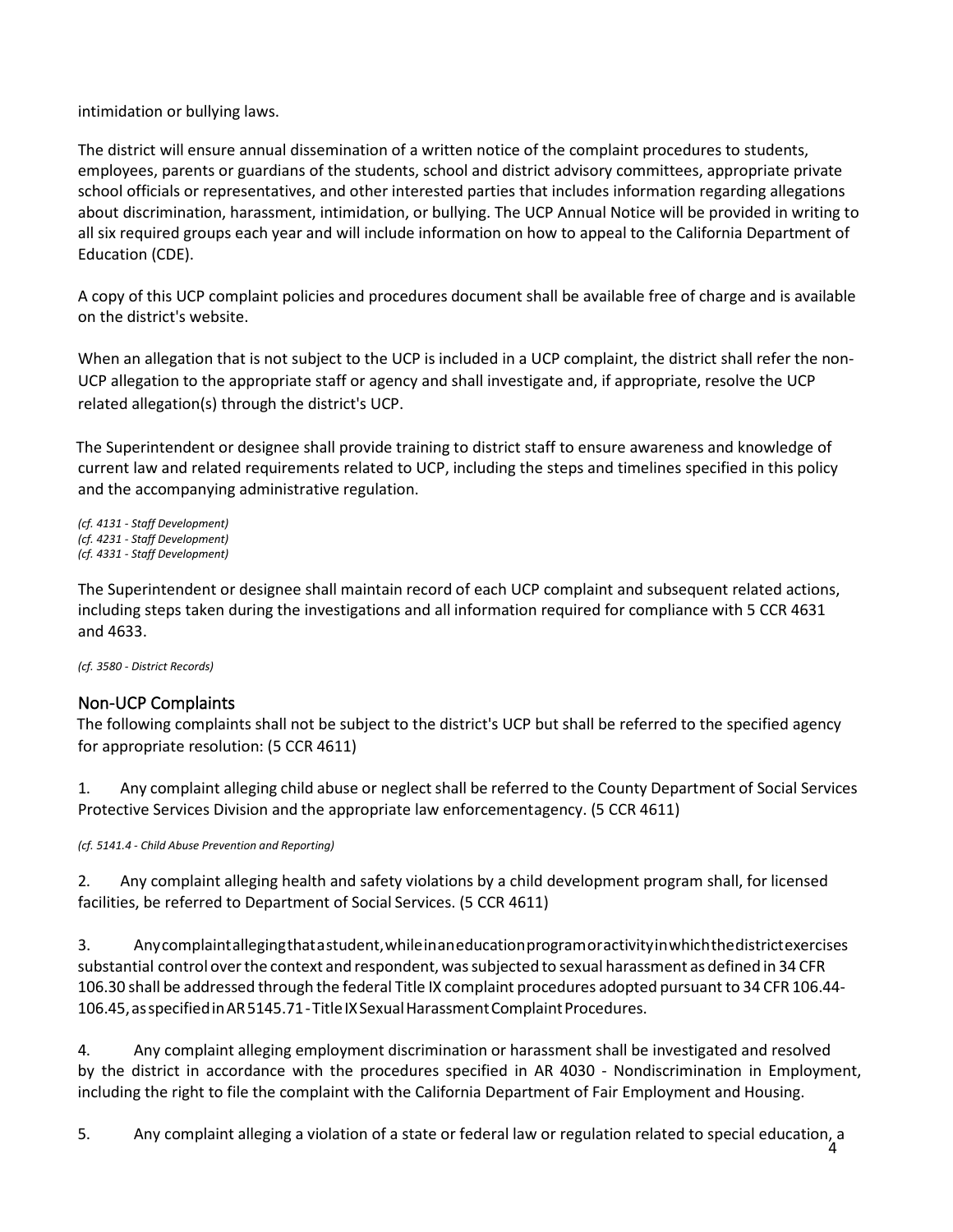settlement agreement related to the provision of a free appropriate public education (FAPE), failure or refusal to implement a due process hearing order to which the district is subject, or a physical safety concern that interferes with the district's provision of FAPE shall be submitted to the California Department of Education (CDE) in accordance with AR 6159.1 - Procedural Safeguards and Complaints for Special Education. (5 CCR 3200- 3205)

6. Any complaint alleging noncompliance of the district's food service program with laws regarding meal counting and claiming, reimbursable meals, eligibility of children or adults, or use of cafeteria funds and allowable expenses shall be filed with or referred to CDE in accordance with BP 3555 - Nutrition Program Compliance. (5 CCR 15580-15584)

7. Any allegation of discrimination based on race, color, national origin, sex, age, or disability in the district's food service program shall be filed with or referred to the U.S. Department of Agriculture in accordance with BP 3555 - Nutrition Program Compliance. (5 CCR 15582)

8. Any complaint related to sufficiency of textbooks or instructional materials, emergency or urgent facilities conditions that pose a threat to the health or safety of students or staff, teacher vacancies and misassignments, shall be investigated and resolved in accordance with the procedures in AR 1312.4 - Williams Uniform Complaint Procedures. (Education Code 35186)

#### *(cf. 1312.4 - Williams Uniform Complaint Procedures)*

*Fresno Unified School District prohibits discrimination, harassment (including sexual harassment), intimidation, and bullying based on actual or perceived race, color, ethnicity, national origin, immigration status, ancestry, age (40 and above), religious creed, religion, political belief or affiliation, gender, gender identity, gender expression, genetic information, mental or physical disability, sex, sexual orientation, marital status, pregnancy or parental status, childbirth, breastfeeding/lactation status, medical condition, military and veteran status, or association with a person or a group with one or more of these actual or perceived characteristics or any other basis protected by law or regulation, in its educational program(s) or employment.*

Legal Reference: EDUCATION CODE 200-262.4 Educational equity; prohibition of discrimination on the basis of sex 18100-18203 School libraries 32221.5 Insurance for athletic team members 32280-32289 School safety plan 35186 Williams uniform complaint procedure 46015 Parental leave for students 48853-48853.5 Foster youth 48985 Notices in language other than English 49010-49014 Student Fees 49060-49079 Student records 49069.5 Records of foster youth 49490-49590 Child Nutrition programs 49701 Interstate Compact on Educational Opportunity for Military Children 51210 Courses of study grades 1-6 51222 Physical education, secondary schools 51223 Physical education, elementary schools 51225.1-51225.2 Foster youth and homeless children; former juvenile court school students, and military-connected students; migrant students, and newly arrived immigrant students; course credits; graduation requirements 51226-51226.1 Career technical education 51228.1-51228.3 Course periods without educational content 52059.5 Statewide system of support 52060-52077 Local control and accountability plan, especially 52075 Complaint for lack of compliance with local control and accountability plan requirements 52300-52462 Career-technical education 52500-52616.24 Adult schools 54400-54425 Compensatory education programs 54440-54445 Migrant education

54460-54529 Compensatory education programs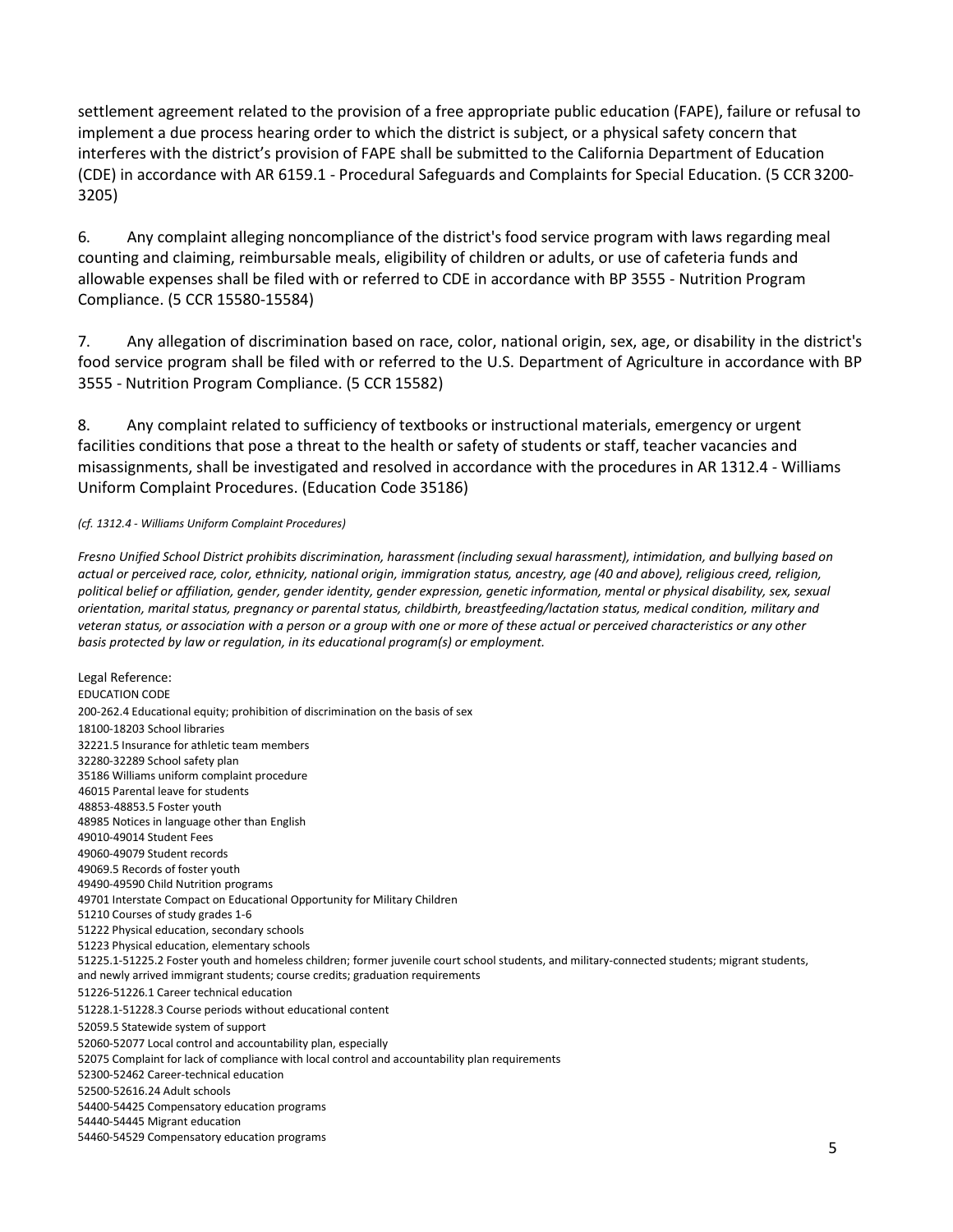59000-59300 Special schools and centers 64000-64100 Consolidated application process; school plan for student achievement 65000-65001 School site councils 8200-8538 Child care and development programs 8500-8538 Adult basic education GOVERNMENT CODE 11135 Non-discrimination in programs or activities funded by state 12900-12996 Fair Employment and Housing Act HEALTH AND SAFETY CODE 1596.792 California Child Day Care Act; general provisions and definitions 1596.7925 California Child Day Care Act; health and safety regulations HEALTH AND SAFETY 1596.792 California Child Day Care Act; general provisions and definitions 1596.7925 California Child Day Care Act; health and safety regulations PENAL CODE 422.55 Hate crime; definition 422.6 Civil rights; crime CODE OF REGULATIONS, TITLE 2 11023 Harassment and discrimination prevention andcorrection CODE OF REGULATIONS, TITLE 5 3200-3205 Special education compliance complaints 4600-4670 Uniform complaint procedures 4680-4687 Williams uniform complaint procedures 4900-4965 Nondiscrimination in elementary and secondary education programs UNITED STATES CODE, TITLE 20 1221 Application of laws 1232g Family Educational Rights and Privacy Act (FERPA) of 1974 1681-1688 Title IX of the Education Amendments of 1972 6301-6576 Title I Improving the Academic Achievement of the Disadvantaged 6801-7014 Title III language instruction for limited English proficient and immigrant students UNITED STATES CODE, TITLE 29 794 Section 504 of Rehabilitation Act of 1973 UNITED STATES CODE, TITLE 42 2000d-2000e-17 Title VI and Title VII Civil Rights Act of 1964, as amended 2000h-2-2000h-6 Title IX of the Civil Rights Act of 1964 6101-6107 Age Discrimination Act of 1975 11431-11435 McKinney-Vento Homeless Assistance Act 12101-12213 Title II equal opportunity for individuals with disabilities CODE OF FEDERAL REGULATIONS, TITLE 28 35.107 Nondiscrimination on basis of disability; complaints CODE OF FEDERAL REGULATIONS, TITLE 34 99.1-99.67 Family Educational Rights and Privacy 100.3 Prohibition of discrimination on basis of race, color or national origin 104.7 Designation of responsible employee for Section 504 106.1-106.82 Nondiscrimination on the basis of sex in education programs, especially: 106.8 Designation of responsible employee for Title IX 106.9 Notification of nondiscrimination on the basis of sex 110.25 Notification of nondiscrimination on the basis of age Management Resources: U.S. DEPARTMENT OF EDUCATION, OFFICE FOR CIVIL RIGHTS PUBLICATIONS

Dear Colleague Letter, September 22, 2017 Dear Colleague Letter: Title IX Coordinators, April 2015

Dear Colleague Letter: Bullying of Students with Disabilities, August 2014

Dear Colleague Letter: Harassment and Bullying, October 2010

Revised Sexual Harassment Guidance: Harassment of Students by School Employees, Other Students, or Third Parties, January 2001

U.S. DEPARTMENT OF JUSTICE PUBLICATIONS

Guidance to Federal Financial Assistance Recipients Regarding Title VI Prohibition Against National Origin Discrimination Affecting Limited English Proficient Persons, 2002

#### WEB SITES

California Department of Education[: http://www.cde.ca.gov](http://www.cde.ca.gov/) U.S. Department of Education, Office for Civil Rights[: http://www.ed.gov/ocr](http://www.ed.gov/ocr)

Policy FRESNO UNIFIED SCHOOL DISTRICT